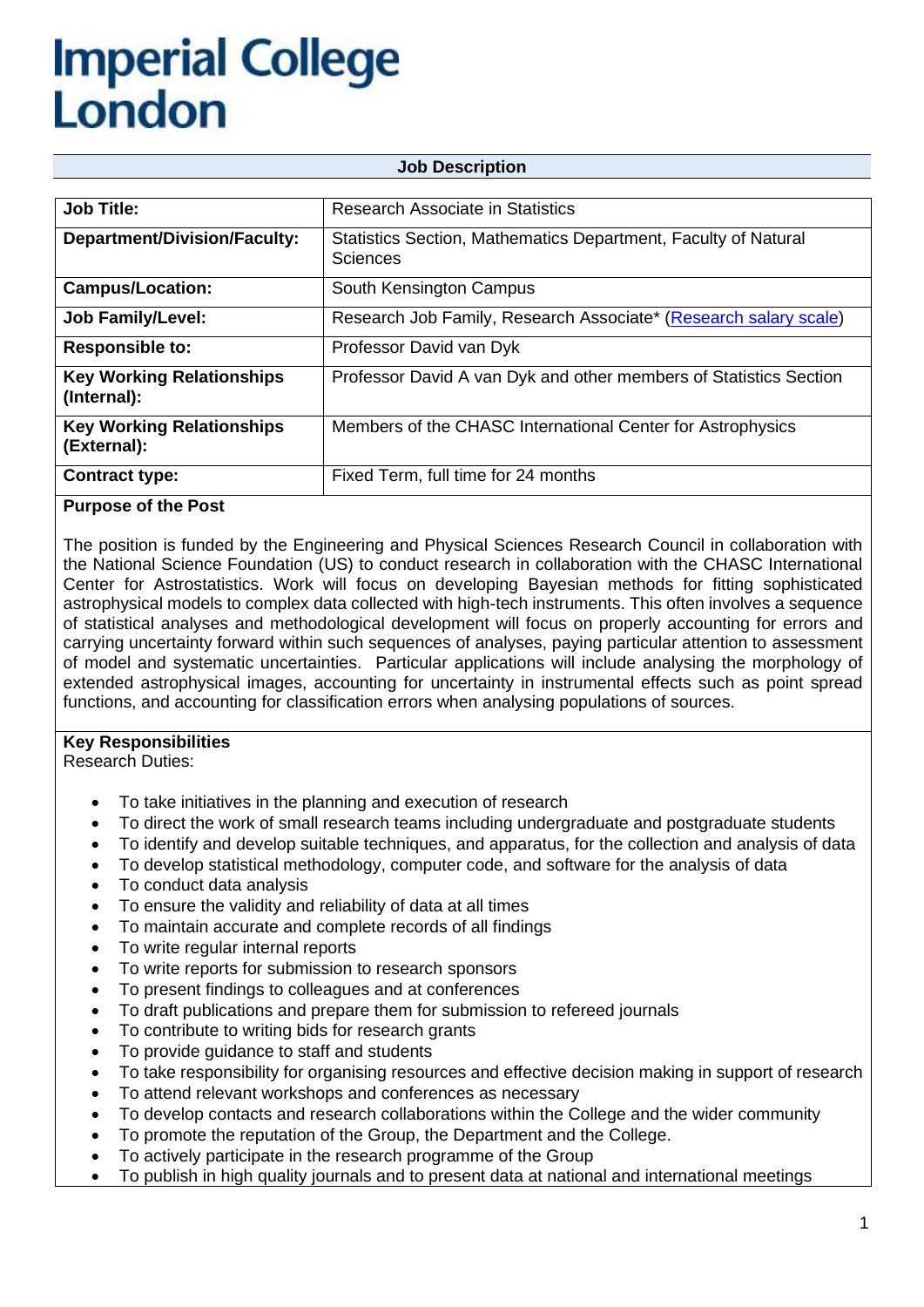- To participate in Group research meetings and internal seminars
- To collaborate with other allied scientists within Imperial College and elsewhere in London and abroad, as appropriate
- Assist in the supervision of undergraduate and postgraduate research students and research assistants as required
- To comply with the College, Division, and Unit safety practices and to attend courses on safety when appropriate

Any other duties as may be deemed reasonable by Head of Section and/or Head of Department

Other Duties

- To undertake appropriate administration tasks
- To voluntarily undertake limited teaching duties in joint agreement with the Department
- To attend relevant meetings
- To undertake any necessary training and/or development

Where Imperial or funder conditions necessitate, you will be required to complete timesheets for your work on projects in a timely manner.

\*Candidates who have not yet been officially awarded their PhD will be appointed as Research Assistant within the salary range, £36,694- £39,888 per annum.

#### **Person Specification**

| <b>Requirements</b>                                                                                                                          | <b>Essential (E)/</b> |
|----------------------------------------------------------------------------------------------------------------------------------------------|-----------------------|
| Candidates/post holders will be expected to demonstrate the following:                                                                       | Desirable (D)         |
| <b>Education</b>                                                                                                                             |                       |
| Research Associate: Hold a PhD (or equivalent) in Statistics, Biostatistics,                                                                 | E                     |
| Astrophysics, or closely related discipline                                                                                                  |                       |
| Research Assistant: Near completion of a PhD (or equivalent)<br>in Statistics,<br>Biostatistics, Astrophysics, or closely related discipline | Е                     |
| <b>Experience &amp; Knowledge</b>                                                                                                            |                       |
| Research interests in a relevant area of statistical science                                                                                 |                       |
| Extensive experience developing statistical method in collaborative scientific setting.                                                      | E                     |
| A good publication record commensurate with career stage                                                                                     | E                     |
| Experience in giving talks at internationally recognised conferences and workshops                                                           | E                     |
| Clear evidence of outstanding promise and originality in research                                                                            | E                     |
| A specialist knowledge in developing and deploying statistical methods                                                                       | E                     |
| A broad and strong background in statistics, particularly in statistical computation,                                                        | E                     |
| Bayesian methods, and/or astrostatistics or closely related areas                                                                            |                       |
| <b>Skills &amp; Abilities</b>                                                                                                                |                       |
| Ability to carry out original research and to produce published research papers                                                              | E                     |
| Ability to conduct a detailed review of recent literature                                                                                    | E                     |
| Ability to identify, develop and apply new concepts, techniques and methods                                                                  | E                     |
| Ability to keep accurate records of research results and activity                                                                            | E                     |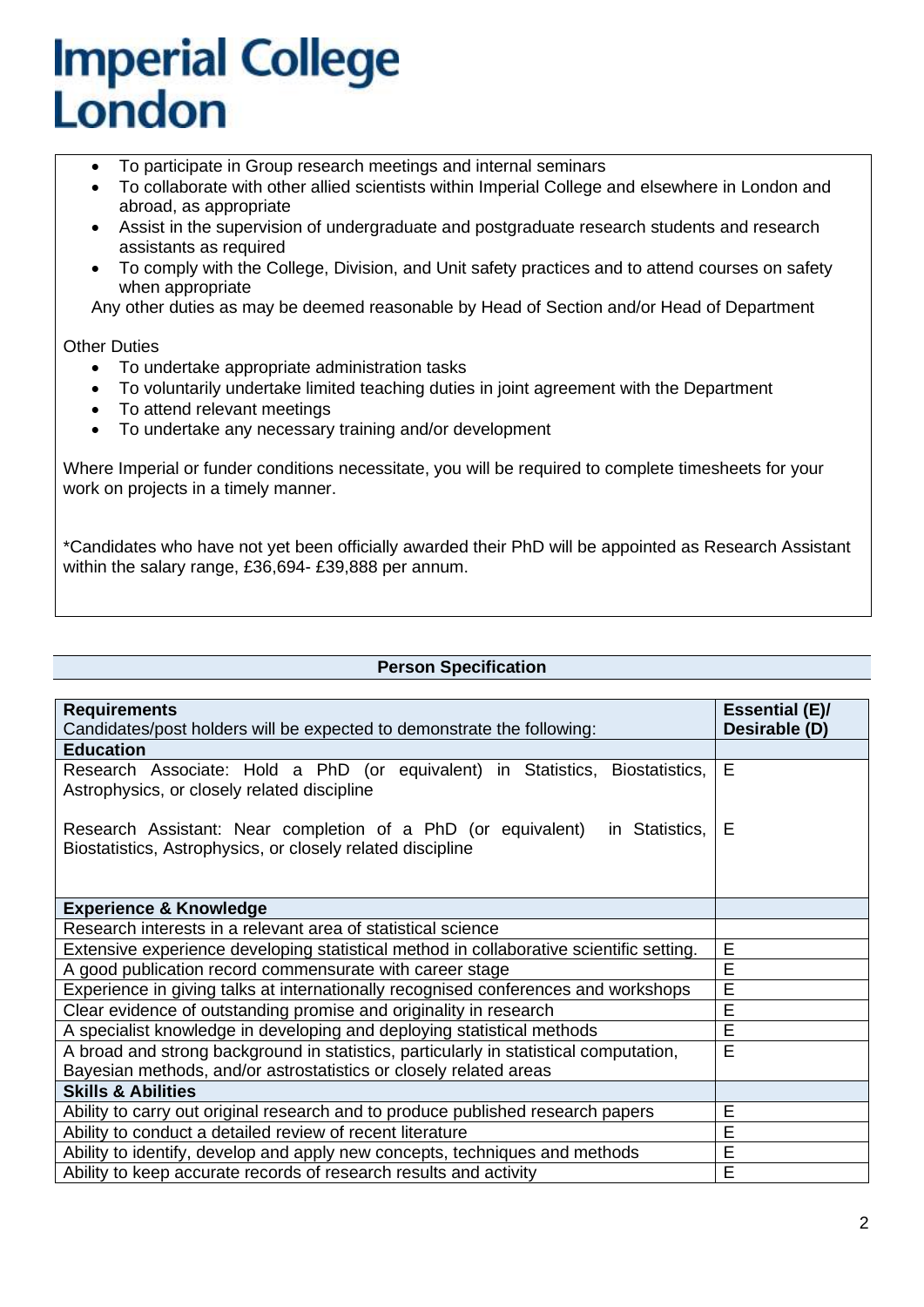| Ability to exercise initiative and judgement in carrying out research tasks            | E |
|----------------------------------------------------------------------------------------|---|
| Creative approach to problem-solving                                                   | E |
| Excellent verbal communication skills and the ability to deal with a wide range of     | E |
| people                                                                                 |   |
| Excellent written communication skills and the ability to write clearly and succinctly | E |
| for publication                                                                        |   |
| Ability to organise own work with minimal supervision                                  | E |
| Ability to prioritise own work in response to deadlines                                | E |
| Ability to interact in an interdisciplinary research environment                       | E |
| Ability to communicate complex information clearly                                     | E |
| Ability to direct the work of a small research team and motivate others to produce a   | E |
| high standard of work                                                                  |   |
| Excellent computing skills, particularly in R, Python, or C                            | E |
| <b>Other</b>                                                                           |   |
| Willingness to work as part of a team and to be open-minded and cooperative            | E |
| Flexible attitude towards work                                                         | E |
| Discipline and regard for confidentiality and security at all times                    | E |
| Willingness to undertake any necessary training for the role                           | E |
| Willingness to travel both within the United Kingdom and abroad to conduct research    | E |
| and attend conferences/workshops and other meetings                                    |   |
| Willingness to work out of normal working hours (including weekends) if the            | E |
| requirements of the project demand                                                     |   |

### **Further Information**

\*Candidates who have not yet been officially awarded their PhD will be appointed as a Research Assistant within the salary range £36,694 - £39,888 per annum

Please note that job descriptions cannot be exhaustive, and the post-holder may be required to undertake other duties, which are broadly in line with the above key responsibilities.

Imperial College is committed to equality of opportunity and to eliminating discrimination. All employees are expected to follow the [7 Imperial Expectations](https://www.imperial.ac.uk/human-resources/imperial-expectations/) detailed below:

- 1) Champion a positive approach to change and opportunity<br>2) Encourage inclusive participation and eliminate discrimina
- 2) Encourage inclusive participation and eliminate discrimination
- 3) Communicate regularly and effectively within and across teams
- 4) Consider the thoughts and expectations of others
- 5) Deliver positive outcomes
- 6) Develop and grow skills and expertise
- 7) Work in a planned and managed way

Employees are also required to comply with all College policies and regulations paying special attention to: Confidentiality, Conflict of Interest, Data Protection, Equal Opportunities, Financial Regulations, Health and Safety, Information Technology, Smoking, Private Engagements and Register of Interests. They must also undertake specific training and assume responsibility for safety relevant to specific roles, as set out on the [College Website Health and Safety Structure and Responsibilities](https://www.imperial.ac.uk/safety/safety-by-topic/safety-management/health-and-safety-management-system/structure-and-responsibilities/) page.

*The College is a proud signatory to the San-Francisco Declaration on Research Assessment (DORA), which means that in hiring and promotion decisions, we evaluate applicants on the quality of their work, not the journal impact factor where it is published. For more information, see [https://www.imperial.ac.uk/research-and](https://www.imperial.ac.uk/research-and-innovation/about-imperial-research/research-evaluation/)[innovation/about-imperial-research/research-evaluation/](https://www.imperial.ac.uk/research-and-innovation/about-imperial-research/research-evaluation/)*